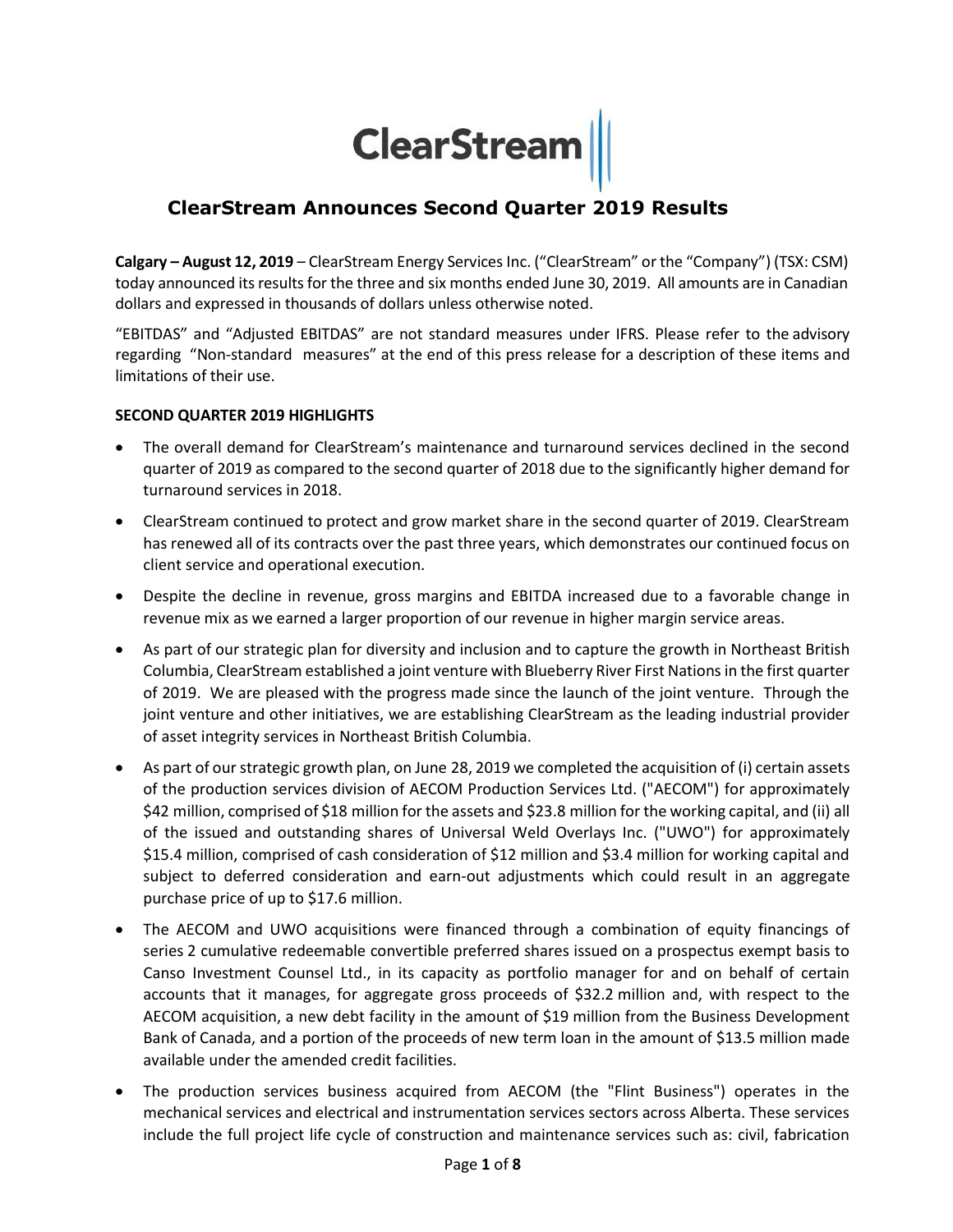and modularization, mechanical installations, facility construction, pipelining, electrical, instrumentation, high voltage and maintenance services. The Flint Business serves some of the largest upstream, midstream and downstream operators in Canada. As part of the transaction, the Company acquired the rights to the Flint brand in Canada. On July 2, 2019, ClearStream's maintenance and construction services non-union business was combined with the Flint Business and the combined business is now marketed as Flint, a division of ClearStream.

 UWO is a specialty weld overlay fabricator that provides its customers with protection of pre-fabricated components for service in corrosive and erosive environments, and serves the following industries: oil and gas, pulp and paper, petrochemical, power, pipeline, mining, subsea, aerospace, and pressure vessel fabrication. UWO operates from Airdrie, Alberta and has been serving some of the largest upstream, midstream and downstream customers in Canada and the United States for the last 23 years.

The AECOM and UWO acquisitions complement existing service lines in addition to adding new service lines to further broaden business opportunities. Combined, the acquisitions are expected to:

- Expand the Customer Base the acquisitions will provide the opportunity to work with some of the largest industrial and energy companies operating in Canada and the United States, which will provide existing and new clientele an enhanced integrated service offering.
- Enhance Operational Efficiencies multiple near-term synergies and cost saving opportunities have been identified that may further enhance the economics of the acquisitions.
- Increase Financial Flexibility the combination of the acquisitions and the related financings provides improved short and long-term balance sheet flexibility.
- Improve Local Community Presence and Customer Service the AECOM acquisition will increase the number of district offices and capabilities for maintenance, turnaround and construction services in Western Canada while leveraging the well-recognized Flint brand.
- Complement Existing Service Lines the UWO acquisition will complement the well-established Wear Technologies products and services for abrasion and corrosion resistance applications while leveraging the well-recognized UWO brand.

In addition, during the second quarter, as a result of continued decline in demand for fabrication services, management made a decision to close two business locations as the recent acquisitions added more fabrication capacity strategically located closer to key customer locations.

| (\$ millions, except per share amounts)                                | Q <sub>2</sub><br>2019 | Q <sub>2</sub><br>2018 | <b>YTD</b><br>2019 | <b>YTD</b><br>2018 |
|------------------------------------------------------------------------|------------------------|------------------------|--------------------|--------------------|
| Revenue                                                                | 103.7                  | 129.7                  | 187.6              | 214.5              |
| Gross profit                                                           | 11.6                   | 6.7                    | 20.3               | 13.5               |
| Selling, general & administrative expenses                             | (6.7)                  | (4.5)                  | (11.9)             | (9.2)              |
| <b>Adjusted EBITDAS</b>                                                | 6.2                    | 2.3                    | 10.1               | 4.5                |
| Gain (Loss) from continuing operations                                 | 7.1                    | (3.1)                  | 2.9                | (6.1)              |
| Gain (Loss) per share from continuing operations, basic and<br>diluted | 0.06                   | (0.03)                 | 0.02               | (0.06)             |

#### **OVERVIEW OF FINANCIAL RESULTS**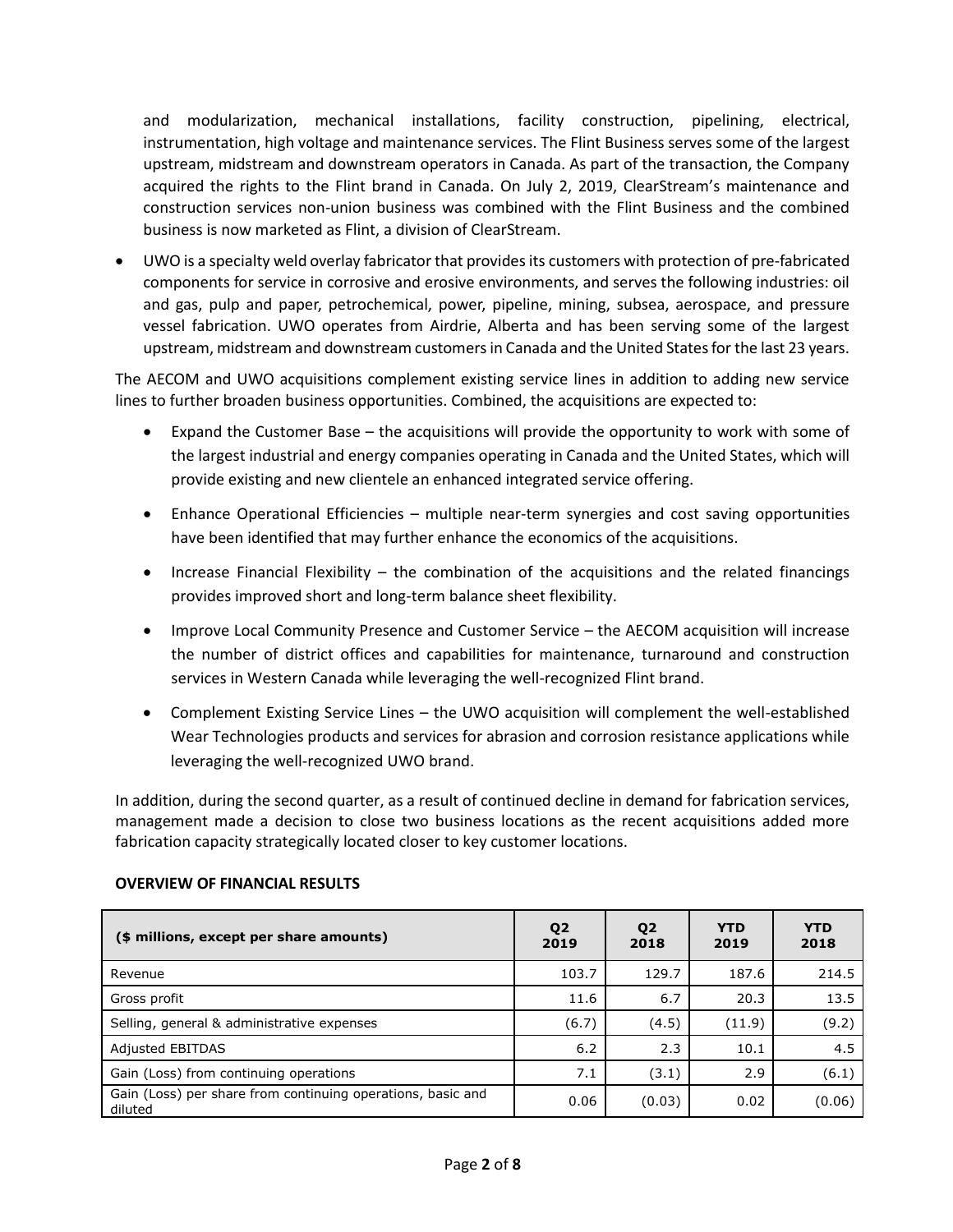## **Q2 2019 RESULTS COMMENTARY**

Revenues for the three and six months ended June 30, 2019 were \$103,690 and \$187,644, as compared to \$129,702 and \$214,496 for the same periods in 2018, a decrease of 20% and 12.5%, respectively. This decrease in 2019, in comparison to 2018, is driven by decreased demand and lower revenue in the Fort McMurray region and in the fabrication business as the ClearWater division's large plant turnaround revenue executed in the first half of 2018 did not re-occur in 2019. This decrease was partially offset by an increase in Wear Technology and ClearStream divisional revenue.

Gross profit for the three and six months ended June 30, 2019 was \$11,571 and \$20,289, as compared to \$6,709 and \$13,528 for the same periods in 2018, an increase of 72.5% and 50%, respectively, despite the drop in revenue. The increase in gross profit related to the adoption of IFRS 16 (Leases), which decreased direct rent expense, and a favourable change in the sales mix resulting from a decrease in lower margin revenue from the ClearWater union business and an increase in higher margin revenue from the ClearStream and Wear Technology businesses with indirect costs remaining consistent.

Selling, general and administrative ("SG&A") expenses for the three and six months ended June 30, 2019 were \$6,730 and \$11,880 in comparison to \$4,494 and \$9,169 for the same periods in 2018. As a percentage of revenue, SG&A expenses increased to 6.5% and 6.3% in 2019 compared to 3.5% and 4.3% for the same periods in 2018. For the first half of 2019, SG&A expenses as a percentage of revenue were impacted by a decrease in the ClearWater division's large plant turnaround revenue in the first half of 2018 that did not re-occur in 2019 with SG&A expenses largely fixed. Also included in SG&A expenses are \$1,617 of one-time expenses, including termination benefits. Excluding these one-time expenses, SG&A expenses as a percentage of revenue increased to 5.5% for the six months ended 2019 compared to 4.3% for the same period in 2018 or with comparable revenue SG&A expenses would have been 4.8% for the six months ended 2019, as compared to 4.3% for the same period in 2018. This increase in SG&A expenses was due to transition costs, including professional fees incurred in the Company's growth initiatives and other expenses to support business process improvements designed to increase operational effectiveness and lower operating costs going forward.

Non-cash items that impacted the 2019 results were depreciation and amortization. Depreciation and amortization was \$6,708 for the six months ended June 30, 2019 compared to \$3,868 for the same period in 2018. The increase in depreciation and amortization expense was largely due to the implementation of IFRS 16. In addition, ClearStream has lowered its maintenance capital spending programs in response to the challenging market conditions and directed its liquidity to support the closing of the AECOM and UWO acquisitions on June 28, 2019.

For the six months ended June 30, 2019, interest expenses were \$8,474 compared to \$6,464 for the same period in 2018. Interest expenses increased by \$2,010 partially as result of the interest under impact of IFRS 16 of \$890, deferred financing costs in the period and interest on the term loan facility obtained in the fourth quarter of 2018.

Restructuring costs of \$4,443 were recorded during the six months ended June 30, 2019, in comparison to \$84 in 2018. These non-recurring restructuring costs are related to the AECOM and UWO acquisitions which closed on June 28, 2019, as well as severance and other growth initiatives.

Income from continuing operations for the three and six months ended June 30, 2019 were \$7,092 and \$2,871, in comparison to losses of \$3,097 and \$6,085 for the same periods in 2018. The income variance is largely driven by the bargain purchase and deferred income tax recovery recognized through the AECOM and UWO acquisitions which closed on June 28, 2019, partially offset by the IFRS 16 impacts and increased restructuring costs.

The gain from discontinued operations was \$2,334 for the six months ended June 30, 2019, compared to a loss of \$300 for the same period in 2018. The gain in 2019 includes the Company's share of an income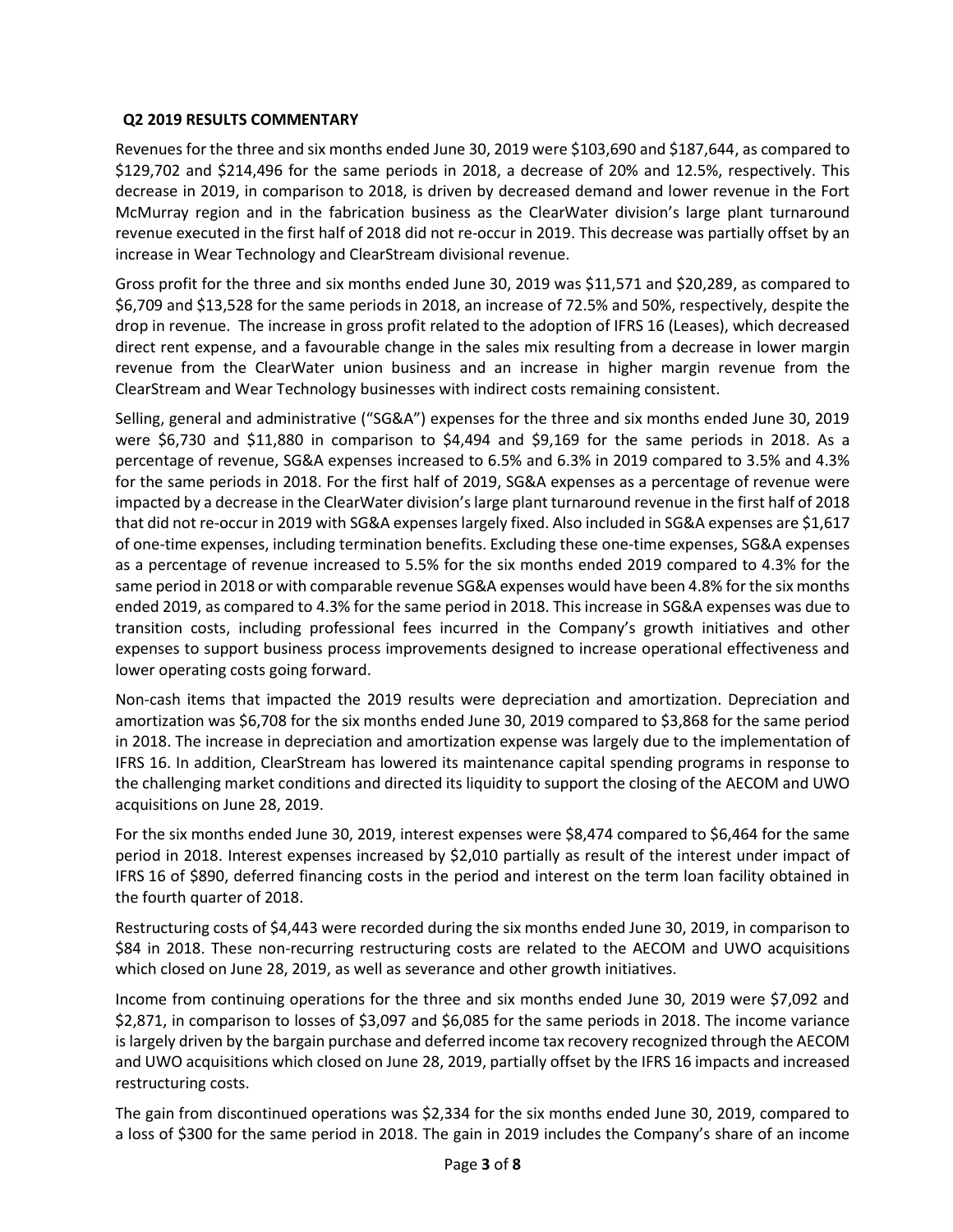tax reassessment won by Brompton resulting in a recovery of \$3,250, offset by expenses that the Company continues to incur relating to the sale of the sale of businesses that it owned prior to March 2018. These expenses consist largely of legal, insurance, and consulting costs relating to the Quantum Murray earn-out and legal proceedings that existed prior to the sale of the business.

For the three and six months ended June 30, 2019, Adjusted EBITDAS was \$9,876 and \$10,051, as compared to \$2,287 and \$4,463 for the same periods in 2018. Adjusted EBITDAS for the six months ended June 30, 2019 increased compared to 2018 due largely to a favourable change in the sales mix resulting from a decrease in lower margin revenue from the ClearWater union business and an increase in higher margin revenue from the ClearStream and Wear Technology businesses with indirect costs remaining consistent.

## **Segment Review**

| (\$ millions, except per share amounts)    | Q <sub>2</sub><br>2019 | Q <sub>2</sub><br>2018 | <b>YTD</b><br>2019 | <b>YTD</b><br>2018 |
|--------------------------------------------|------------------------|------------------------|--------------------|--------------------|
| Revenue                                    | 87.3                   | 118.5                  | 154.6              | 187.7              |
| Gross profit                               | 6.3                    | 5.0                    | 10.5               | 8.7                |
| Selling, general & administrative expenses | (0.6)                  | (0.4)                  | (0.8)              | (0.6)              |
| <b>Adjusted EBITDAS</b>                    | 5.6                    | 4.7                    | 9.7                | 8.2                |
| Income from continuing operations          | 3.8                    | 3.3                    | 5.9                | 5.2                |

## **MAI NTENANCE AND CONS TRUCT ION SERVI CE S**

#### **Revenues**

Revenues for the Maintenance and Construction Services segment were \$87,253 and \$154,643 for the three and six months ended June 30, 2019 compared to \$118,461 and \$187,719 for the same periods in the prior year, reflecting decreases of 26.3% and 17.6%, respectively. This decrease is largely due to a decrease in maintenance demand in the ClearWater union business. Large plant turnarounds were completed in Alberta, Saskatchewan and Newfoundland during the six months ended 2018, which did not re-occur in 2019.

## **Gross Profit**

Gross profit was \$6,302 and \$10,498 for the three and six months ended June 30, 2019, compared to \$4,989 and \$8,694 for the same periods in 2018. Gross profit margins increased by 71.5% and 46.6%, respectively, despite the drop in revenue. The gross margin increase was largely due to IFRS 16 impacts decreasing direct rent expense and increasing six month gross profit by \$1,256. Also, due to the sales mix with less revenue generated from the ClearWater union business, which yields lower margins due to higher labour costs associated with this service offering, as well as increased revenue generated from the higher margin ClearStream division with indirect costs remaining consistent.

## **Selling, General and Administrative Expenses**

SG&A expenses for the Maintenance and Construction segment were \$639 and \$832 for the three and six months ended June 30 2019 compared to \$350 and \$605 for the same periods in 2018. SG&A expenses increased partially due to additional costs to support the revenue increase in the ClearStream division.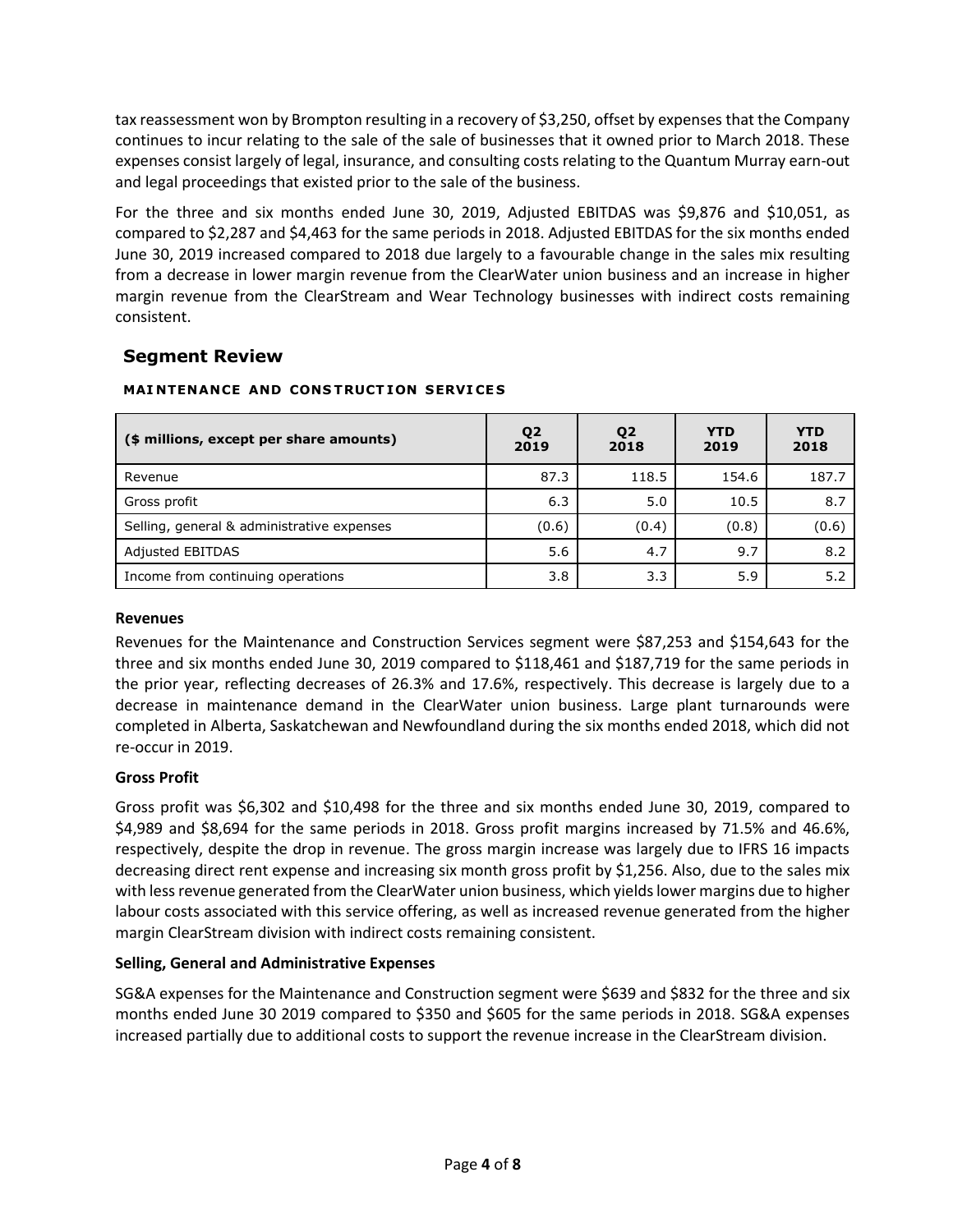#### **WEAR AND FABRI CAT ION SERVICES**

| (\$ millions, except per share amounts)    | Q <sub>2</sub><br>2019 | Q <sub>2</sub><br>2018 | <b>YTD</b><br>2019 | <b>YTD</b><br>2018 |
|--------------------------------------------|------------------------|------------------------|--------------------|--------------------|
| Revenue                                    | 18.0                   | 11.5                   | 35.0               | 27.0               |
| Gross profit                               | 5.3                    | 1.7                    | 9.8                | 4.8                |
| Selling, general & administrative expenses | (0.4)                  | (0.1)                  | (0.8)              | (0.3)              |
| <b>Adjusted EBITDAS</b>                    | 4.8                    | 1.6                    | 9.0                | 4.6                |
| Income from continuing operations          | 2.3                    | 0.8                    | 5.4                | 4.1                |

#### **Revenues**

Revenues for this segment for the three and six months ended June 30, 2019 were \$18,001 and \$35,030, compared to \$11,450 and \$26,986 for the same periods in 2018. The increase in revenue was largely due to overall increase in Wear Technology demand, including the additional capacity from the AFX acquisition completed in third quarter of 2018. This increase was partially offset by the decrease in revenues in the Fabrication division due to lower demand in 2019.

#### **Gross Profit**

Gross profit was \$5,269 and \$9,791 for the three and six months ended June 30, 2019, compared to \$1,720 and \$4,834 for the same periods in 2018. Gross profit margins were 29.3% and 28% for the three and six months ended June 30, 2019, compared to 15% and 17.9% for the same periods in 2018. The gross margin increase was largely due to IFRS 16 impacts decreasing direct rent expense and increasing six month gross profit by \$1,376. The increase is also due to an overall increase in demand in the Wear division leading to higher utilization and improved manufacturing efficiencies as well as lower margin revenues from the Fabrication division.

#### **Selling, General and Administrative Expenses**

SG&A expenses for the Wear and Fabrication segment for the six months ended June 30, 2019 increased compared to the prior periods due to an increase in operation facilities incurred costs to support increased revenue compared to 2018.

#### **CORPORATE**

| (\$ millions, except per share amounts)    | 02    | 02    | <b>YTD</b> | YTD   |
|--------------------------------------------|-------|-------|------------|-------|
|                                            | 2019  | 2018  | 2019       | 2018  |
| Selling, general & administrative expenses | (5.7) | (4.0) | (10.2)     | (8.3) |

#### **Selling, General and Administrative Expenses**

SG&A expenses were \$5,668 and \$10,244 for the three and six months ended June 30, 2019 compared to \$3,995 and \$8,294 for the same periods in 2018. SG&A expenses increased compared to the same periods in 2018 due to transition costs, including professional fees incurred in the Company's growth initiatives and other expenses to support business process improvements designed to increase operational effectiveness and lower operating costs going forward. Also, included in SG&A expenses are \$1,617 of one-time expenses, including termination benefits. Excluding these one-time expenses, Corporate SG&A expenses as a percentage of consolidated revenue were 4.6% for the six months ended June 30, 2019 compared to 3.9% in 2018.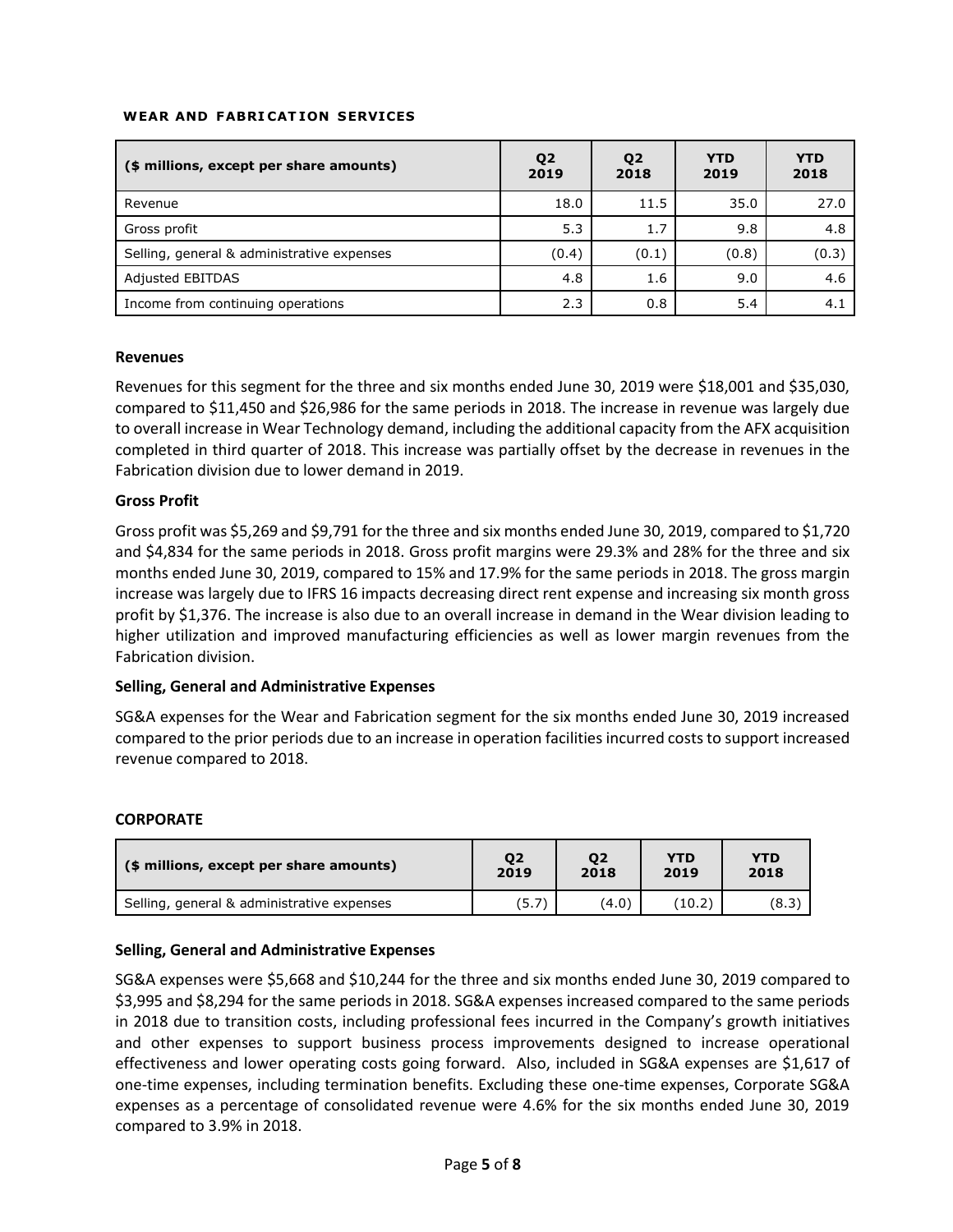## **Impact of IFRS 16 – Leases on EBITDAS**

Effective January 1, 2019, the company has adopted IFRS 16 in its financial statements. IFRS 16 introduces a single lessee accounting model and requires a lessee to recognize assets and liabilities for all leases with a term of more than 12 months, unless the underlying asset is of low value. A lessee is required to recognize a right-of-use asset representing its right to use the underlying asset and a lease liability representing its obligation to make lease payments. This standard substantially carries forward the lessor accounting requirements of IAS 17 (Leases), while requiring enhanced disclosures to be provided by lessors.

The Company has applied IFRS 16 using the modified retrospective method and therefore the comparative information has not been restated and continues to be reported under IAS 17. Under IFRS 16, lease costs are reflected on the statement of loss and comprehensive loss for the three and six months ended June 30, 2019 through depreciation and interest expense, resulting in an increase to EBITDAS.

The modified retrospective method resulted in a one-time adjustment of a \$41.2 million addition of rightof-use assets and lease liabilities with no changes in retained earnings on January 1, 2019. During Q2 2019, the Company made payments of \$2.6 million related to its lease obligations and recorded right of use asset depreciation and lease interest charges of \$1.9 million and \$0.9 million, respectively. During Q2 2019, the Company recognized an impairment charge of \$1.7 million on right-of-use assets and recorded a gain on reimbursement of \$0.1 million in connection with restructuring activities. As a result of the new lease standard, EBITDAS was positively impacted by \$0.8 million in Q2 2019.

#### **LIQUIDITY AND CAPITAL RESOURCES**

The company expects cash flow from operations and equity issuance will be sufficient to meet the foreseeable business operating and recurring cash needs (including for debt service and capital expenditures).

| (\$ millions, except per share amounts)               | <b>YTD</b><br>2019 | <b>YTD</b><br>2018 |
|-------------------------------------------------------|--------------------|--------------------|
| Cash provided (used in) by operating activities       | (8.5)              | (26.5)             |
| Total cash (used in) provided by investing activities | (54.1)             | 3.3                |
| Total cash (used in) provided by financing activities | 51.7               | 22.8               |
| Consolidated cash                                     | (10.8)             | (0.4)              |

#### **OPERATING AND INVESTING ACTIVITIES**

Cash used in continuing operations represents the net loss incurred during the six months ended June 30, 2019 adjusted for interest and non-cash items, including depreciation, amortization and asset impairments. The cash provided by or used in discontinued operations includes the settlement of the some of the legacy claims in 2019 and other expenses paid in 2019 relating to businesses that were sold prior to March 2018.

Cash used in investment activities in the second quarter 2019 including the AECOM and UWO acquisitions described above.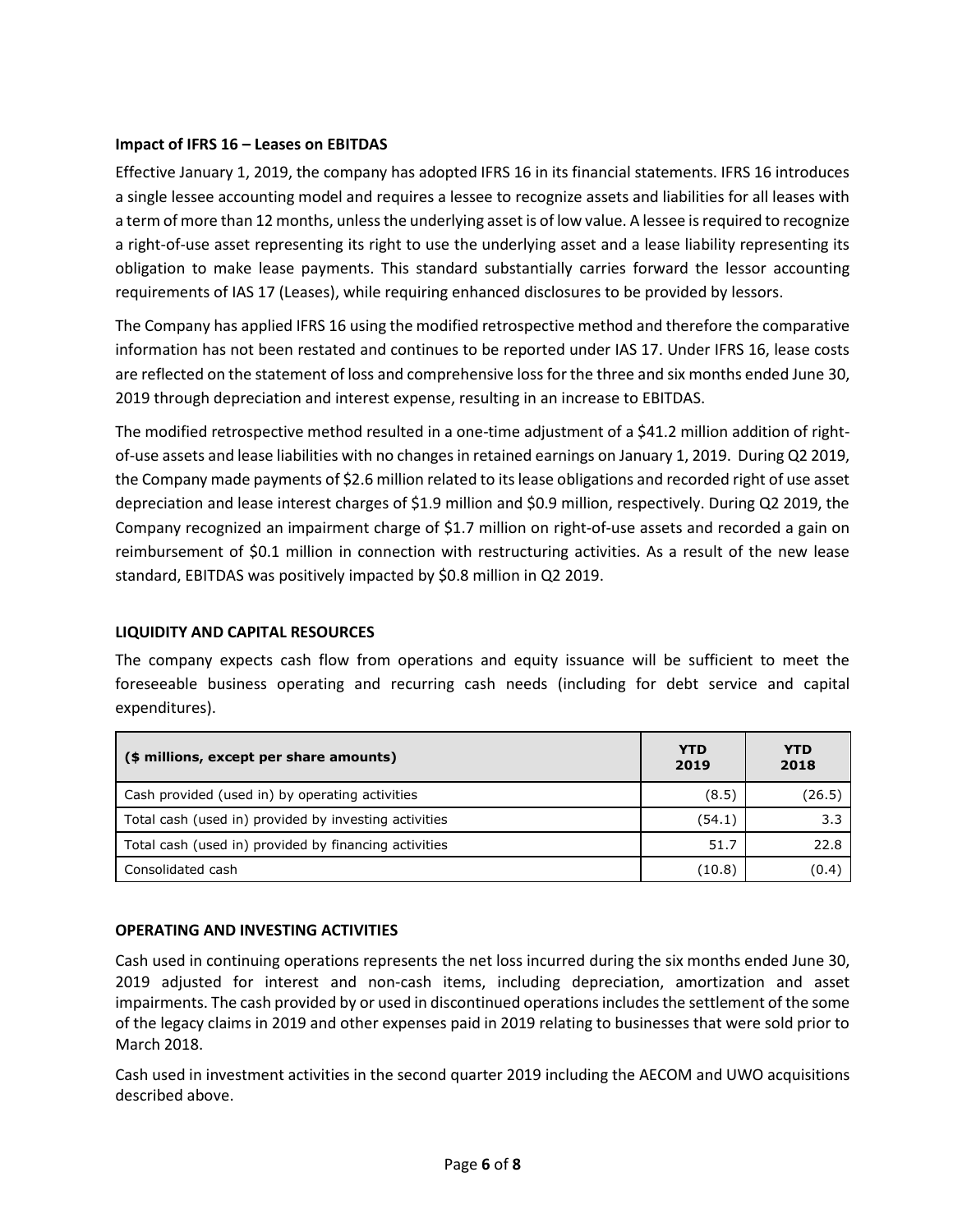#### **OUTLOOK**

Overall market conditions continue to be uncertain, in light of commodity pricing volatility and the delays or obstacles encountered in building new export pipelines to bring product to markets. Therefore, upstream, midstream and downstream companies are likely to maintain spending discipline for capital projects and focus instead on operational efficiencies and asset integrity. With the recent acquisitions generating more comprehensive service offerings, an increase in demand for our maintenance, turnaround, wear and environmental services is expected to continue in late 2019 and 2020.

#### **About ClearStream Energy Services Inc.**

ClearStream is a fully integrated provider of upstream, midstream and refinery production services, which includes facility maintenance and turnarounds, pipeline wear technology, facilities construction, welding and fabrication to the energy and other industries in Western Canada. For more information about ClearStream, please visit [www.clearstreamenergy.ca.](http://www.clearstreamenergy.ca/)

#### **Forfurther information, please contact:**

| Randy Watt                       |
|----------------------------------|
| <b>Chief Financial Officer</b>   |
| ClearStream Energy Services Inc. |
| rwatt@clearstreamenergy.ca       |

Yves Paletta Chief Executive Officer ClearStream Energy Services Inc. [ypaletta@clearstreamenergy.ca](mailto:ypaletta@clearstreamenergy.ca)

#### **Forward-looking information**

This press release contains certain forward-looking information. Certain information included in this press release may constitute forward-looking information within the meaning of securities laws. In some cases, forward-looking information can be identified by terminology such as "may", "will", "should", "expect", "plan", "anticipate", "believe", "estimate", "predict", "potential", "continue" or the negative of these terms or other similar expressions concerning matters that are not historical facts. Forward-looking information may relate to management's future outlook and anticipated events or results and may include statements or information regarding the future plans or prospects of ClearStream and reflects management's expectations and assumptions regarding the growth, results of operations, performance and business prospects and opportunities of ClearStream. Without limitation, information regarding the future operating results and economic performance of ClearStream constitute forward-looking information. Such forward-looking information reflects management's current beliefs and is based on information currently available to management of ClearStream. Forward-looking information involves significant risks and uncertainties. A number of factors could cause actual events or results to differ materially from the events and results discussed in the forward-looking information including risks related to investments, conditions of capital markets, economic conditions, commodity prices, dependence on key personnel, limited customer bases, interest rates, regulatory change, ability to meet working capital requirements and capital expenditures needs of the Company, factors relating to the weather and availability of labour. These factors should not be considered exhaustive. In addition, in evaluating this information, investors should specifically consider various factors, including the risks outlined under "Risk Factors," in the Company's Annual Information Form available on SEDAR a[t www.sedar.com,](http://www.sedar.com/) which may cause actual events or results to differ materially from any forward-looking statement. In formulating forward-looking information herein, management has assumed that business and economic conditions affecting ClearStream will continue substantially in the ordinary course, including without limitation with respect to general levels of economic activity, regulations, taxes and interest rates. Although the forward-looking information is based on what management of ClearStream considers to be reasonable assumptions based on information currently available to it, there can be no assurance that actual events or results will be consistent with this forward-looking information, and management's assumptions may prove to be incorrect. This forward-looking information is made as of the date of this press release, and ClearStream does not assume any obligation to update or revise it to reflect new events or circumstances except as required by law. Undue reliance should not be placed on forward-looking information. ClearStream is providing the forward-looking financial information set out in this press release for the purpose of providing investors with some context for the outlook presented. Readers are cautioned that this information may not be appropriate for any other purpose.

#### **Non-standard measures**

The terms ''EBITDAS'' and "Adjusted EBITDAS" (collectively the ''Non-GAAP measures'') are financial measures used in this press release that are not standard measures under IFRS. ClearStream's method of calculating Non-GAAP measures may differ from the methods used by other issuers. Therefore, ClearStream's Non-GAAP measures, as presented, may not be comparable to similar measures presented by other issuers.

**EBITDAS** refers to net earnings determined in accordance with IFRS, before depreciation and amortization, interest expense, income tax expense (recovery) and stock based compensation. EBITDAS is used by management and the directors of ClearStream as well as many investors to determine the ability of an issuer to generate cash from operations. Management also uses EBITDAS to monitor the performance of ClearStream's reportable segments and believes that in addition to net income or loss and cash provided by operating activities, EBITDAS is a useful supplemental measure from which to determine ClearStream's ability to generate cash available for debt service, working capital, capital expenditures and income taxes. ClearStream has provided a reconciliation of income (loss) from continuing operations to EBITDAS in its Management Discussions and Analysis ("MD&A").

**Adjusted EBITDAS** refers to EBITDAS excluding income from equity investments, the gain on sale of assets held for sale, impairment of goodwill and intangible assets, restructuring costs, and gain on sale of property plant and equipment. ClearStream has used Adjusted EBITDAS as the basis for the analysis of its past operating financial performance. Adjusted EBITDAS is used by ClearStream and management believes it is a useful supplemental measure from which to